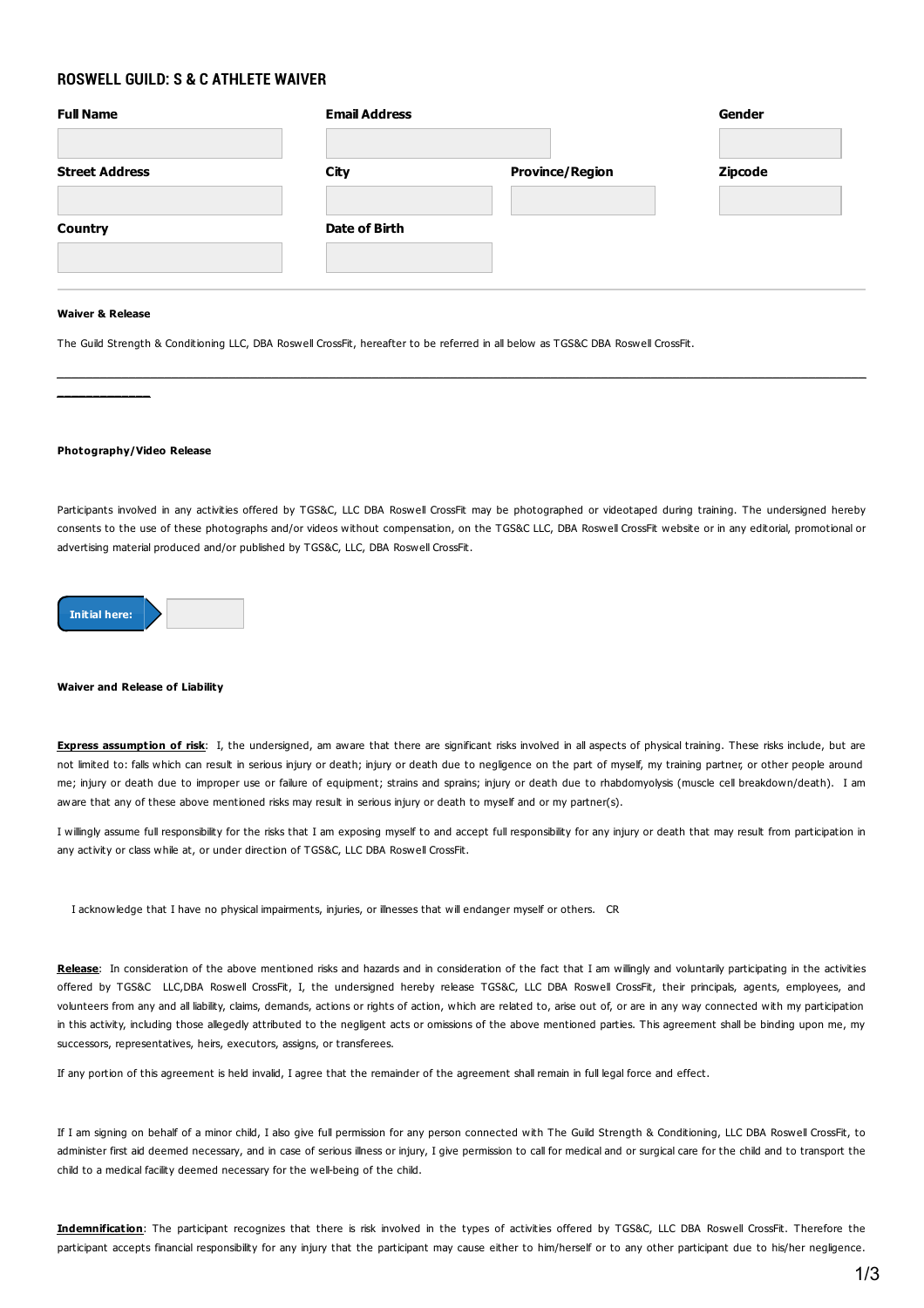Should the above mentioned parties, or anyone acting on their behalf, be required to incur attorney's fees and costs to enforce this agreement, I agree to reimburse them for such fees and costs. I further agree to indemnify and hold harmless TGS&C, LLC, DBA Roswell CrossFit, CrossFit Inc.and their principals, agents, employees, and volunteers from liability for the injury or death of any person(s) and damage to property that may result from my negligent or intentional act or omission while participating in activities offered by TGS&C, LLC, DBA Roswell CrossFit, at the main building or abroad. This includes but is not limited to parks, recreational areas, playgrounds, areas adjacent to main building, and/or any area selected for training by TGS&C, LLC DBA Roswell CrossFit.

I have read and understood the foregoing assumption of risk, and release of liability and I understand that by signing, it obligates me to indemnify the parties named for any liability for injury or death of any person and damage to property caused by my negligent or intentional act **or omission. I understand that by signing this form I am waiving valuable legal rights.**

**\_\_\_\_\_\_\_\_\_\_\_\_\_\_\_\_\_\_\_\_\_\_\_\_\_\_\_\_\_\_\_\_\_\_\_\_\_\_\_\_\_\_\_\_\_\_\_\_\_\_\_\_\_\_\_\_\_\_\_\_\_\_\_\_\_\_\_\_\_\_\_\_\_\_\_\_\_\_\_\_\_\_\_\_\_\_\_\_\_\_\_\_\_\_\_\_\_\_\_\_\_\_\_\_\_\_\_\_\_\_\_\_\_**

 $\Box$  I agree to these terms.

**List Allergies** \*

**\_\_\_\_\_\_\_\_\_\_**